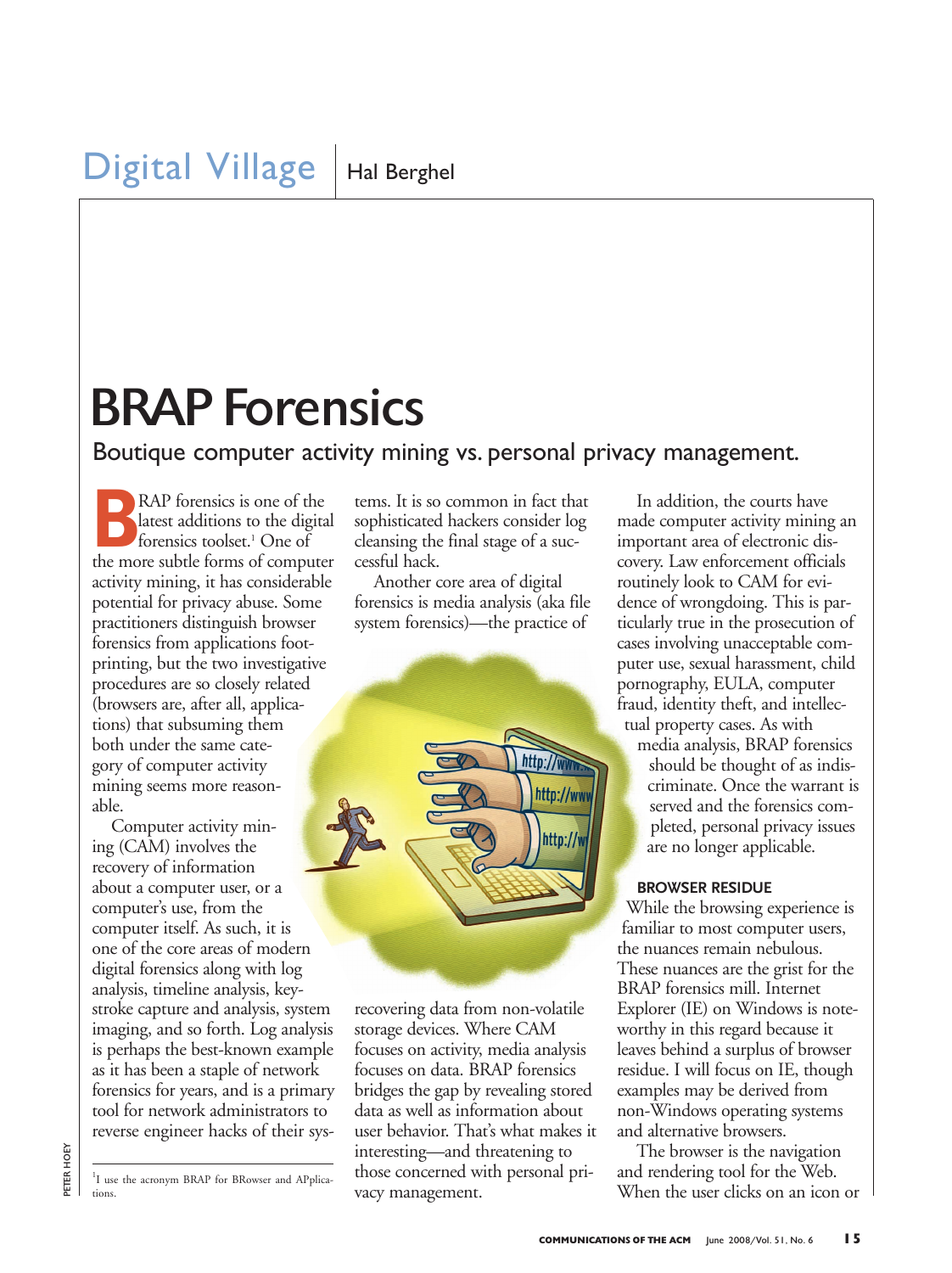# Digital Village

**Figure 1a. Example WebTrends cookie.**

SITE: m.webtrends.com/ VARIABLE: ACOOKIE VALUE: C8ctADEzMS4yMTYuMTE5LjIxLTEwNTUwMjE5NjguMjk5MTU4OTIAAAAAAAABAA AAcAAAAOk5yEeaOchHAQAAABMAAADpOchHmjnIRwAAAAA-CREATION TIME: 02/29/2008 08:59:30 EXPIRE TIME: 02/26/2018 08:59:21 FLAG FIELD: 2147484672

SITE: statse.webtrendslive.com/ VARIABLE: ACOOKIE VALUE:

C8ctADEzMS4yMTYuMTE5LjIxLTE4ODIyNTE5NjguMjk5MTU4OTIAAAAAAAABAA AA/WAAAO05yEftOchHAQAAAEooAADtOchH7TnIRwAAAAA-CREATION TIME: 02/29/2008 08:59:34 EXPIRE TIME: 02/26/2018 08:59:25 FLAG FIELD: 2147484672

**Figure 1b. Example WebTrends cookie.**

link, the browser sends an HTTP request to a remote resource. That triggers a download of information. There are many by-products of this exchange—some well understood, some less so.

Cookies are one such by-product. Since HTTP is "stateless," the Web development community introduced these identifiers to store information about the client-server exchange for subsequent connections, either during the current browser session (session identifiers) or during subsequent browser sessions (persistent identifiers). Persistent IE identifiers reside in Documents and Settings>(User)> Cookies under the name of the Web site that produced it. For example, when I recently visited the www.microsoft.com Web site, seven cookies from webtrends.com, atdmt.com, indextools.com, and dcstest.wtlive.com were deposited

in this folder on my computer. The Webtrends Web site reports that "Influential technology companies such as Microsoft have used WebTrends Marketing Lab 2 to get a real-time view into both online visitor activity and offline customer information," so I have some idea of why the cookie was left.

When parsed, the two webtrends.com cookies appear as shown in Figure 1a and Figure 1b. The precise meaning of the "value" field is irrelevant to the current discussion. The two datapoints of interest are the timestamps—first because the timestamp records when my computer was touched by WebTrends, and second because that record won't expire for 10 years—neither of which leaves me with a particularly good feeling about the experience. As I wrote in a previous column ("Caustic Cookies," April 2001) cookies are transforming our private sanctuaries into electronic auditoriums.

In addition, these cookies collect like lint even if IE security settings are increased. The default browser privacy setting for the risk-averse user might involve putting the privacy setting on HIGH for the Internet zone (IE>Tools>Privacy), because the BLOCK ALL COOKIES setting restricts functionality beyond tolerable levels. The HIGH setting should block tracking cookies and cookies from sites without a compact privacy policy. However, since IE doesn't clear private data on closing (as Firefox does), one must do it manually (IE>Tools>Delete Browsing History>Delete All). Therein lies the rub: the private data is archived in Windows every time the system creates a restore point (XP, 2000) or an incremental shadow copy (Vista). So, if the information isn't manually deleted before that day's backup, it's easy pickings for a BRAP forensicist. System restore points and shadow copies include personal data whether or not you know it. In some cases you can shut them off, but then there's no recovery mode for the operating system. In short, the computer most likely has a record of some or all Web sites visited, and this record is recoverable. The operative question is: Is this what you want?

The same applies to cache and URL history. This data is organized in a largely cryptic INDEX.DAT file in Documents and Settings\<User>\Local Settings\Temporary Internet Files\Content IE5. To illustrate, Figure 2a shows a hex editor's per-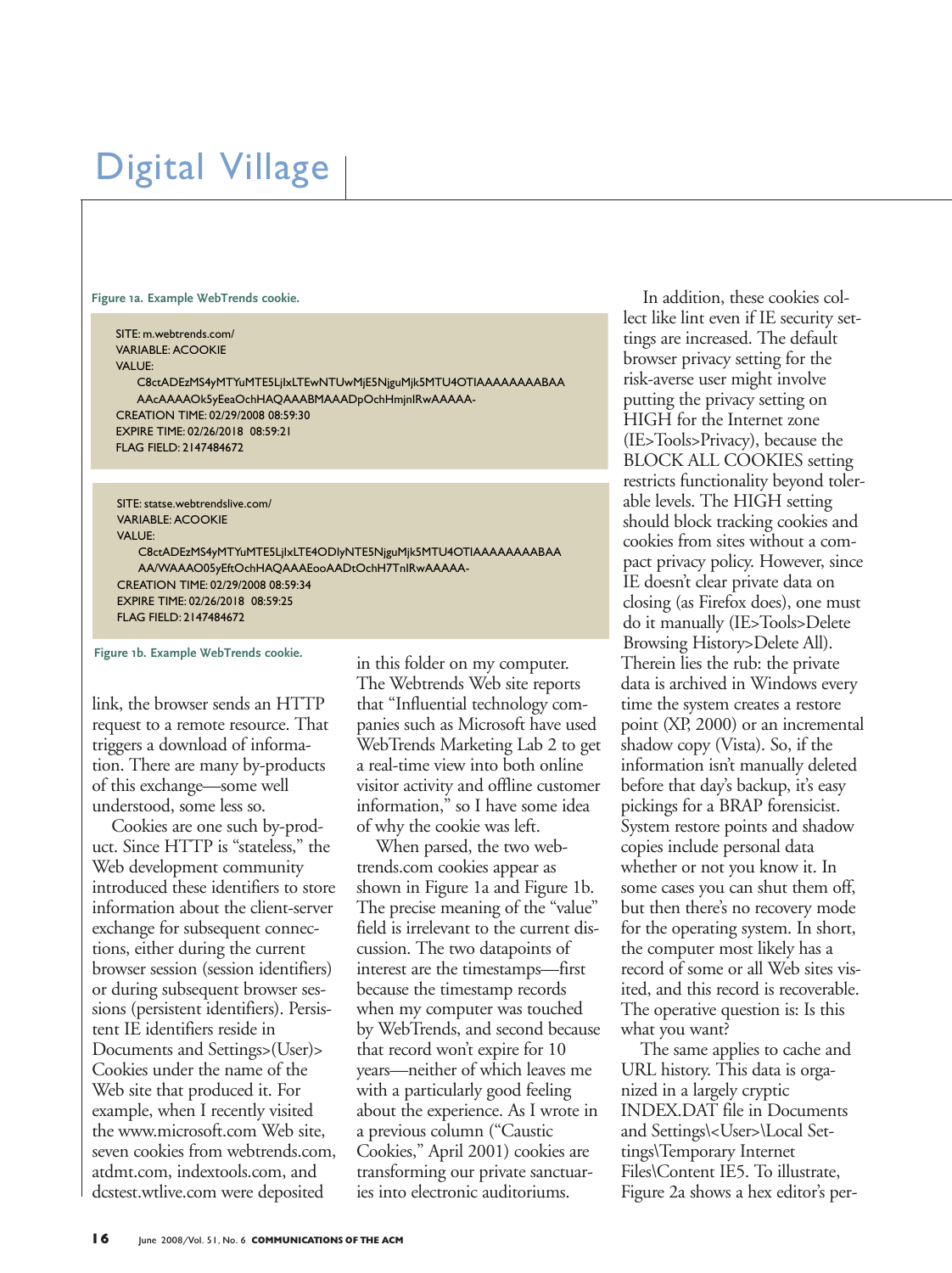

**on the INDEX.DAT file and the four cache folders.**

**Figure 2b. (right) The parsed contents of INDEX.DAT.**

spective of INDEX.DAT after a single IE visit to Google.com. Note that the cache filenames are identified in the header of INDEX.DAT. Figure 2b shows the parsed contents of the file. As with cookies, if the user doesn't manually remove all of this data it accumulates in the backup files and is readily accessed. Other tools exist to recover cached images.

#### **LEARNING TO LIVE WITH APPLICATION RESIDUE**

Unintended residue is also a byproduct of typical application use, especially with Microsoft productivity tools. I'll illustrate this point with the now-classic example of how Word metadata was used to embarrass Tony Blair's government.

YPE<br>IEDR

Users become familiar with the Word metadata through the properties box (found under MS Word>File>Properties>Summary). In 2003, Richard Smith extracted the revision log from a 2003 document sent by Tony Blair's government to Colin Powell that was used to justify the attack on Iraq. As it turned out, parts of the document were copied from an article written by a postgraduate student. The source document was easily identified because the copy preserved spelling, grammatical, and typographical transgressions. The metadata in the source document appears in the sidebar here. The metadata of immediate interest are the four abbreviated names in the revision history: phamil, jpratt, ablackshaw, and MKhan, which were usernames of four people in the Blair government. The log reveals three autorecovery backups to the LOCAL\temp directory for userid="cic22," a subsequent copy by jpratt onto a floppy (A drive); another copy made by ablackshaw onto a floppy, and the final editing on Mkhan's computer. According to Smith, Parliamentary hearings

nav\_logo3[1].<br>HTTP/1.1 200 RDD<br>1og

MODIFIED TIME ACCESS TIME FILENAME DIRECTORY HTTP HEADERS<br>/google.com/images/mav\_logo3.pmg 04/20/2007 18:08:10 03/07/2008 10:52:51 nav\_log<br>/www.google.com/images/mav\_logo3.pmg 04/20/2007 18:08:10 03/07/2008 10:52:51 nav\_lo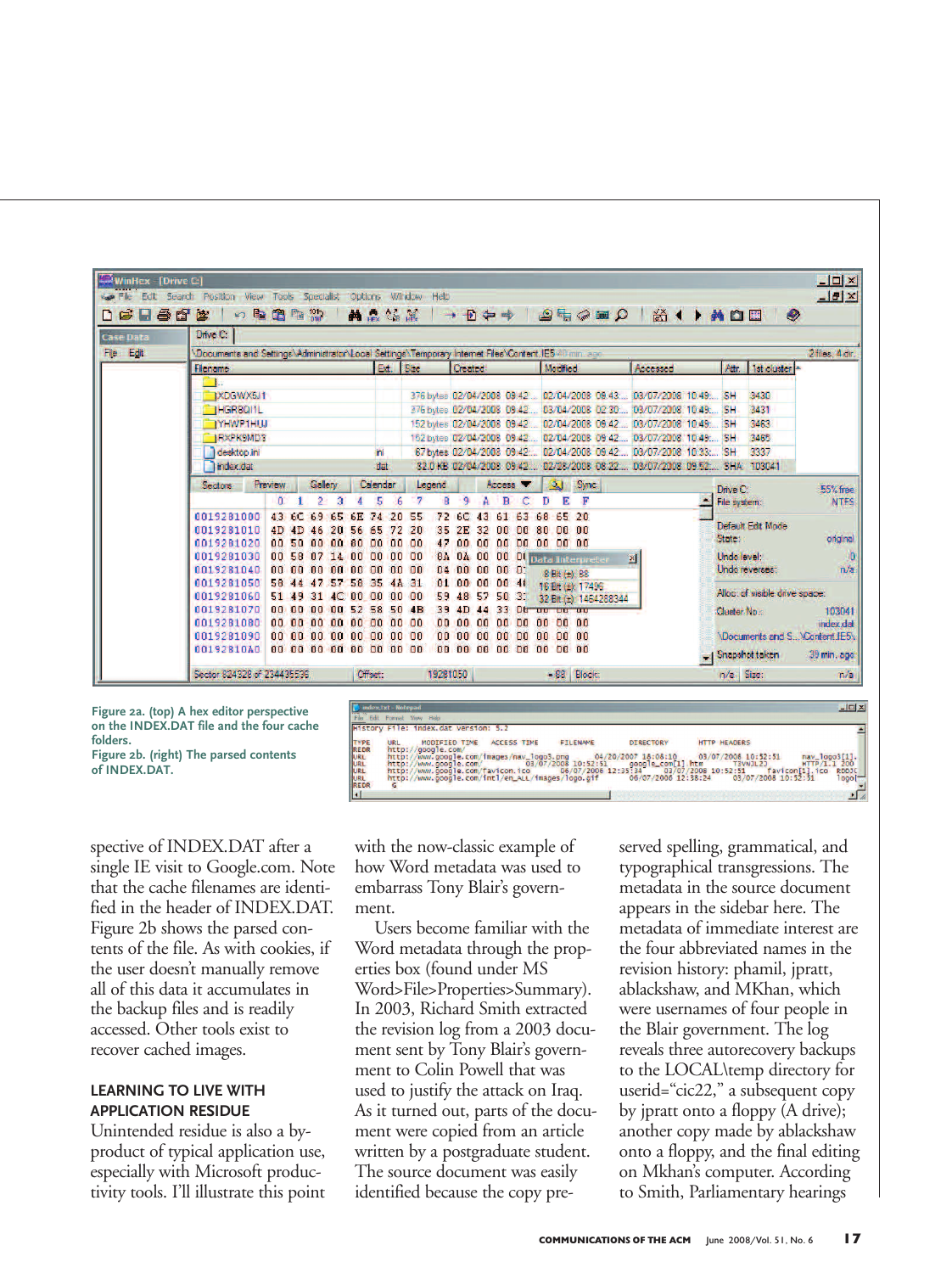### Digital Village

#### SOURCE DOCUMENT METADATA

--------------------

**Statistics** 

--------------------

File = blair.doc  $Size = 65024 bytes$ Magic = 0xa5ec (Word 8.0)  $Version = 193$ LangID = English  $(US)$ 

Document was created on Windows.

Magic Created : MS Word 97 Magic Revised : MS Word 97

### --------------------

Last Author(s) Info --------------------

1 : cic22 : C:\DOCUME~1\phamill\LOCALS~1\Temp\AutoRecovery save of Iraq - security.asd 2 : cic22 : C:\DOCUME~1\phamill\LOCALS~1\Temp\AutoRecovery save of Iraq - security.asd 3 : cic22 : C:\DOCUME~1\phamill\LOCALS~1\Temp\AutoRecovery save of Iraq - security.asd 4 : JPratt : C:\TEMP\Iraq - security.doc

5 : JPratt : A:\Iraq - security.doc

6 : ablackshaw : C:\ABlackshaw\Iraq - security.doc

7 : ablackshaw : C:\ABlackshaw\A;Iraq - security.doc

8 : ablackshaw : A:\Iraq - security.doc

9 : MKhan : C:\TEMP\Iraq - security.doc

10 : MKhan : C:\WINNT\Profiles\mkhan\Desktop\Iraq.doc

--------------------

--------------------

#### Summary Information

Title : Iraq- ITS INFRASTRUCTURE OF CONCEALMENT, DECEPTION AND INTIMIDATION Subject : Authress : default LastAuth : MKhan RevNum : 4 AppName : Microsoft Word 8.0 Created : 03.02.2003, 09:31:00 Last Saved : 03.02.2003, 11:18:00 Last Printed : 30.01.2003, 21:33:00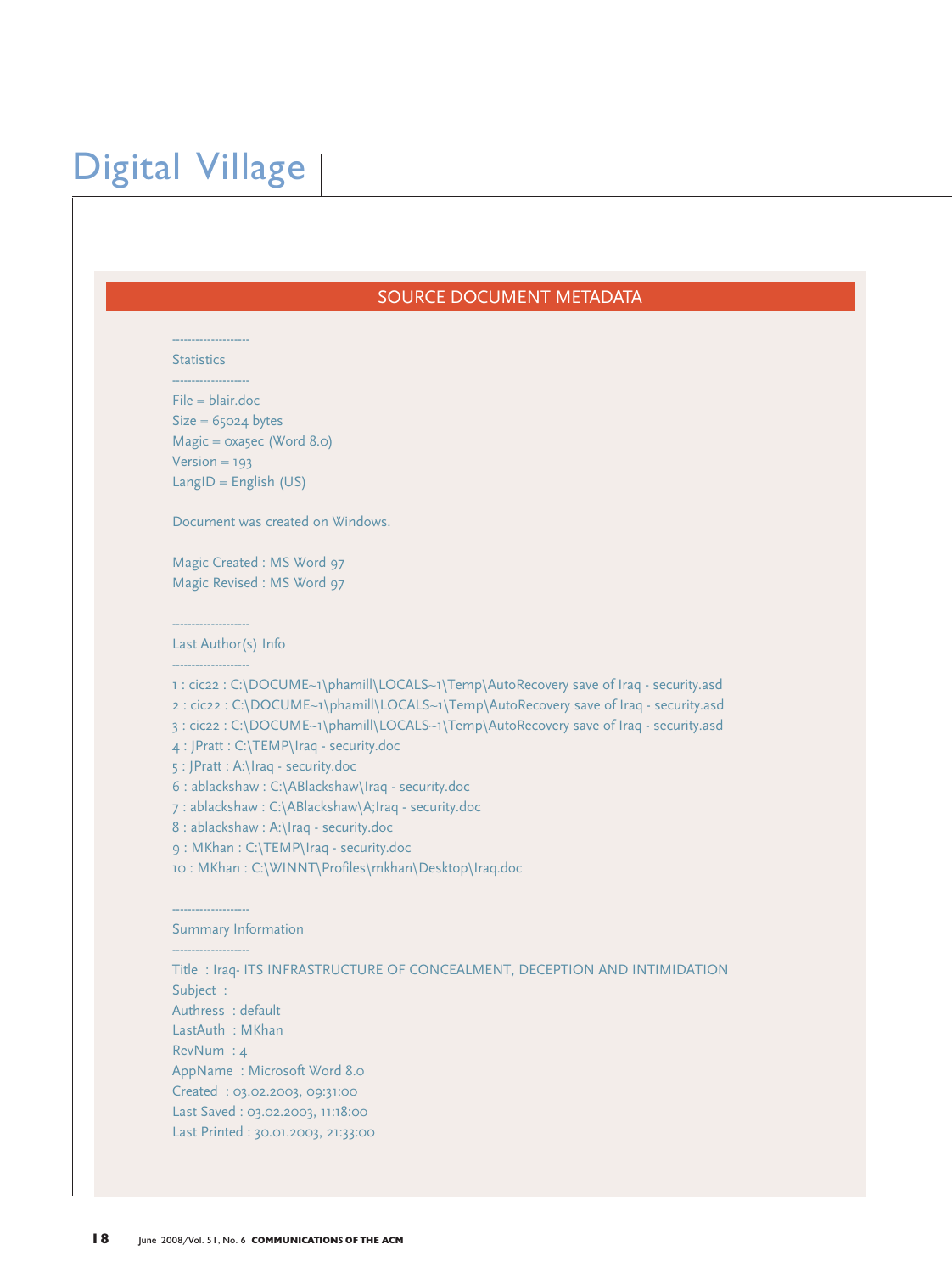#### URL PEARLS

Readers interested in more information on media analysis should consult my August 2006 and April 2007 columns. The basic BRAP utilities discussed here were developed by Keith Jones and are an ideal starting point for both BRAP forensicists and voyeurs. These tools are open source and available on the foundstone.com Web site. The reader should be forewarned that the documentation is more difficult to find than the software. Galleta is indispensible in expedient cookie analysis because of the strange cookie data format used by Internet Explorer including, among other oddities, timestamps that are defined in terms of 100 nanosecond increments since midnight, January 1, 1601. INDEX.DAT and INFO2 were parsed by Jones utilities PASCO and RIFIUTI, respectively. The documentation for Keith Jones's tools from which my examples were taken can be located with a search for "Keith Jones" at www.foundstone.com/us/. Mandiant (www.mandiant.com) has a streamlined utility—Web Historian—that saves parsed history data in an Excel spreadsheet for easier analysis. SANS (sans.org) now offers a half-day course in browser forensics. Based on my experience with SANS, I would expect this to be the most thorough treatment available.

The data clusters described here are indexed in the Windows Registry Hive. The most important file in BRAP Forensics is NTUSER.DAT. A good overview of the linkage between the registry hive and critical activity files like NTUSER.DAT is provided in AccessData's Registry Quick Find Chart at www.accessdata.com/media/en\_US/print/papers/ wp.Registry\_Quick\_Find\_Chart.en\_us.pdf.

Perhaps the easiest way to see how the registry hive organizes BRAP data is DeviceLock's Active Registry Monitor (devicelock.com). Registry Monitor has a "compare" feature that reveals differences between registry scans that were produced by applications.

Many of these capabilities are bundled into computer forensics tools such as Encase (guidancesoftware.com), Windows Forensics Toolchest (foolmoon.net/security/wft/index.html), and The Forensics Toolkit (accessdata.com/Products/ftk2test.aspx).

The Tony Blair/Colin Powell case illustrates how effective BRAP forensics may be. For an overview of the plagiarism side of the case, see www.casi.org.uk/discuss/2003/msg00457.html. For the BRAP forensics perspective, see Richard Smith's account at www.computerbytesman.com/privacy/blair.htm. The fragment of metadata appearing in the sidebar was reproduced from the source document at www.computerbytesman.com/privacy/blair.doc by Harlan Carvey's metadata extraction and parsing tool wmd.pl (see cfed-ttf.blogspot.com/2008/01/what-is-your-ms-office-metadatatelling.html). The British government admitted to the plagiarism (www.sfgate.com/cgi-bin/article.cgi?file=/chronicle/ archive/2003/02/08/MN200631.DTL). **c**

revealed that Pratt passed on a floppy disk to Blackshaw who sent it to Colin Powell for his presentation to the United Nations. The revelation of this information, together with the plagiarism, proved to be a credibility disaster for the governments involved.

Consider the millions of email attachments in global circulation daily. How many people actually know about the volume of metadata they are broadcasting?

#### **RECYCLING THAT DOESN'T HELP THE ENVIRONMENT**

We all like to think of the delete key as the quintessential digital cleansing experience. But as we know, modern operating systems do not overwrite deleted file data areas but rather just reassign the affected disk space to the operating system for further use. The intermediate step in this process in Windows involves a recycle bin or recycler. But putting digital waste

in the recycle bin doesn't destroy anything. In fact it exposes the user to even more risk because the file information is compressed into a smaller part of the disk, which makes recovery easier.

If you think about it, all of the data necessary to recover a deleted file must go in the recycle bin. Otherwise the file couldn't be undeleted. In Windows XP, for example, the information is stored in a file, INFO2. The information